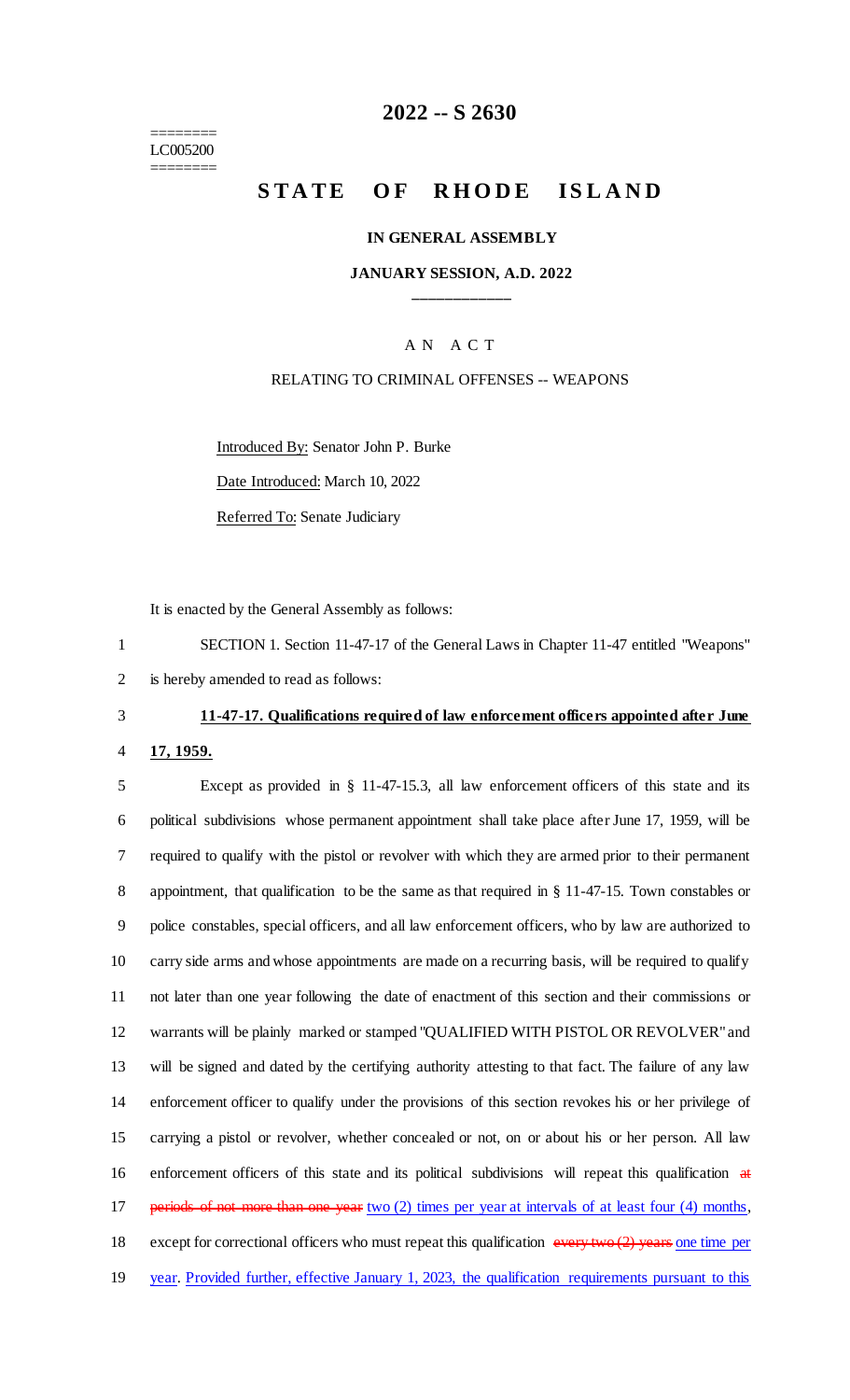- 1 section shall include a nighttime low light/no light qualification component which shall simulate
- 2 dusk to dawn lighting conditions which conditions may be artificially produced indoors.
- 3 SECTION 2. This act shall take effect on July 1, 2022.

======== LC005200 ========